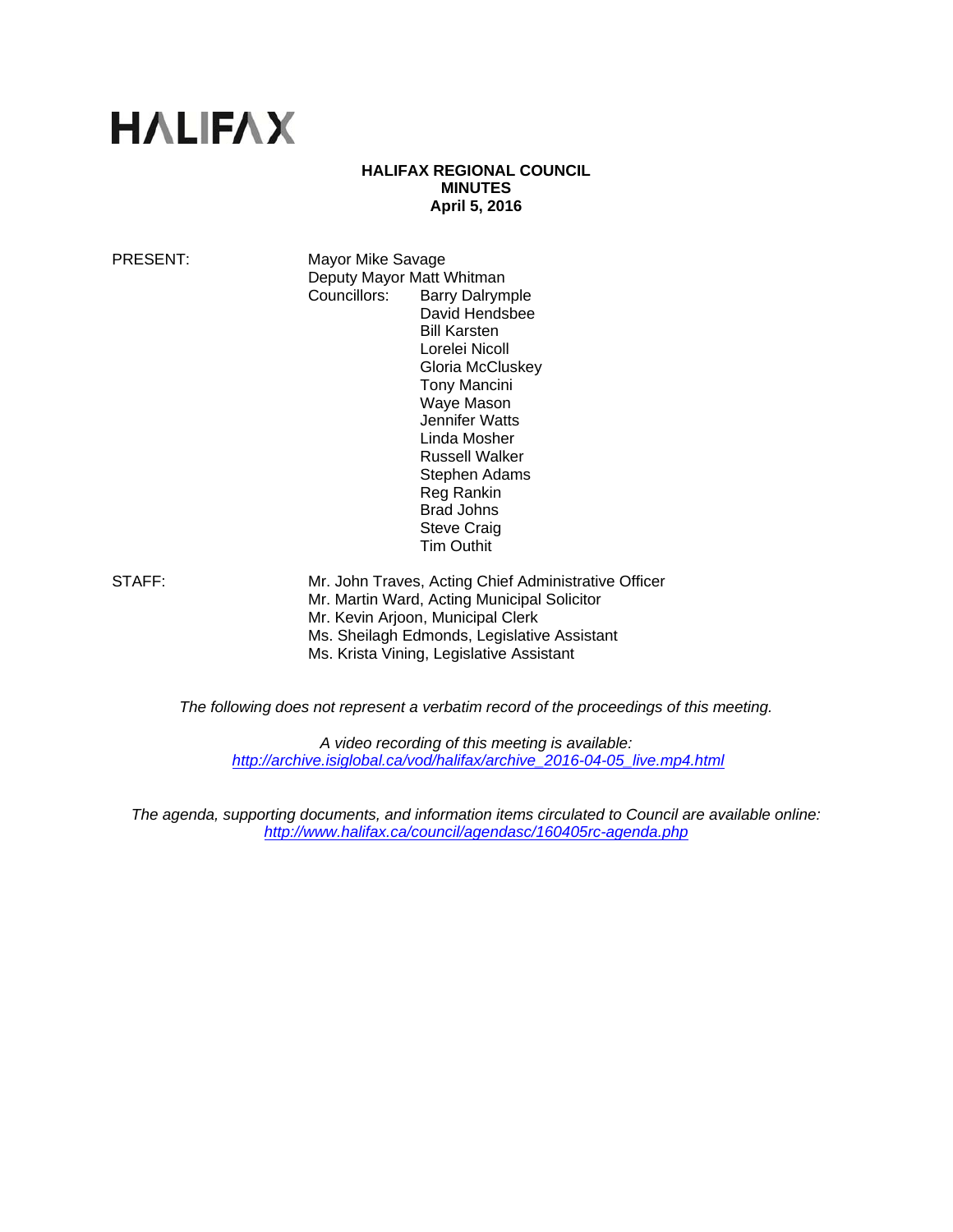*The meeting was called to order at 1:00 p.m., and recessed at 2:46 p.m. Council reconvened at 3:04 p.m. and recessed at 5:04 p.m. Council reconvened at 6:00 p.m., recessed at 8:01 p.m. and reconvened again at 8:14 p.m. Council moved into an In Camera (In Private) session at 9:12 p.m. and reconvened in public at 10:18 p.m. Council adjourned at 10:24 p.m.* 

## **1. CALL TO ORDER**

The Mayor called the meeting to order at 1:00 p.m. and Council stood for a moment of reflection.

## **2. SPECIAL COMMUNITY ANNOUNCEMENTS & ACKNOWLEDGEMENTS**

Councillors noted a number of special community announcements and acknowledgements.

## **3. APPROVAL OF MINUTES – Committee of the Whole February 23, 2016 and Regional Council February 23 and March 4, 2016**

MOVED by Councillor McCluskey, seconded by Councillor Nicoll

**THAT the minutes of Committee of the Whole February 23, 2016 and Regional Council February 23 and March 4, 2016 be approved.** 

## **MOTION PUT AND PASSED.**

## **4. APPROVAL OF THE ORDER OF BUSINESS AND APPROVAL OF ADDITIONS AND DELETIONS**

Additions:

## 16.4.1 Halifax Water Amendments *– Private and Confidential Report*

At the request of Deputy Mayor Whitman, Council agreed to deal with item 14.2.1 at 3:30 p.m.

MOVED by Councillor Mason, seconded by Councillor Johns,

## **THAT the agenda be approved as amended.**

Two-third majority vote required.

## **MOTION PUT AND PASSED.**

- **5. BUSINESS ARISING OUT OF THE MINUTES NONE**
- **6. CALL FOR DECLARATION OF CONFLICT OF INTERESTS NONE**
- **7. MOTIONS OF RECONSIDERATION NONE**
- **8. MOTIONS OF RESCISSION NONE**
- **9. CONSIDERATION OF DEFERRED BUSINESS**
- **9.1 2016 Municipal and School Board Election (Supplementary Report)**

The following was before Council:

- An extract of the Regional Council minutes of December 1, 2015
- A supplementary staff report dated March 21, 2016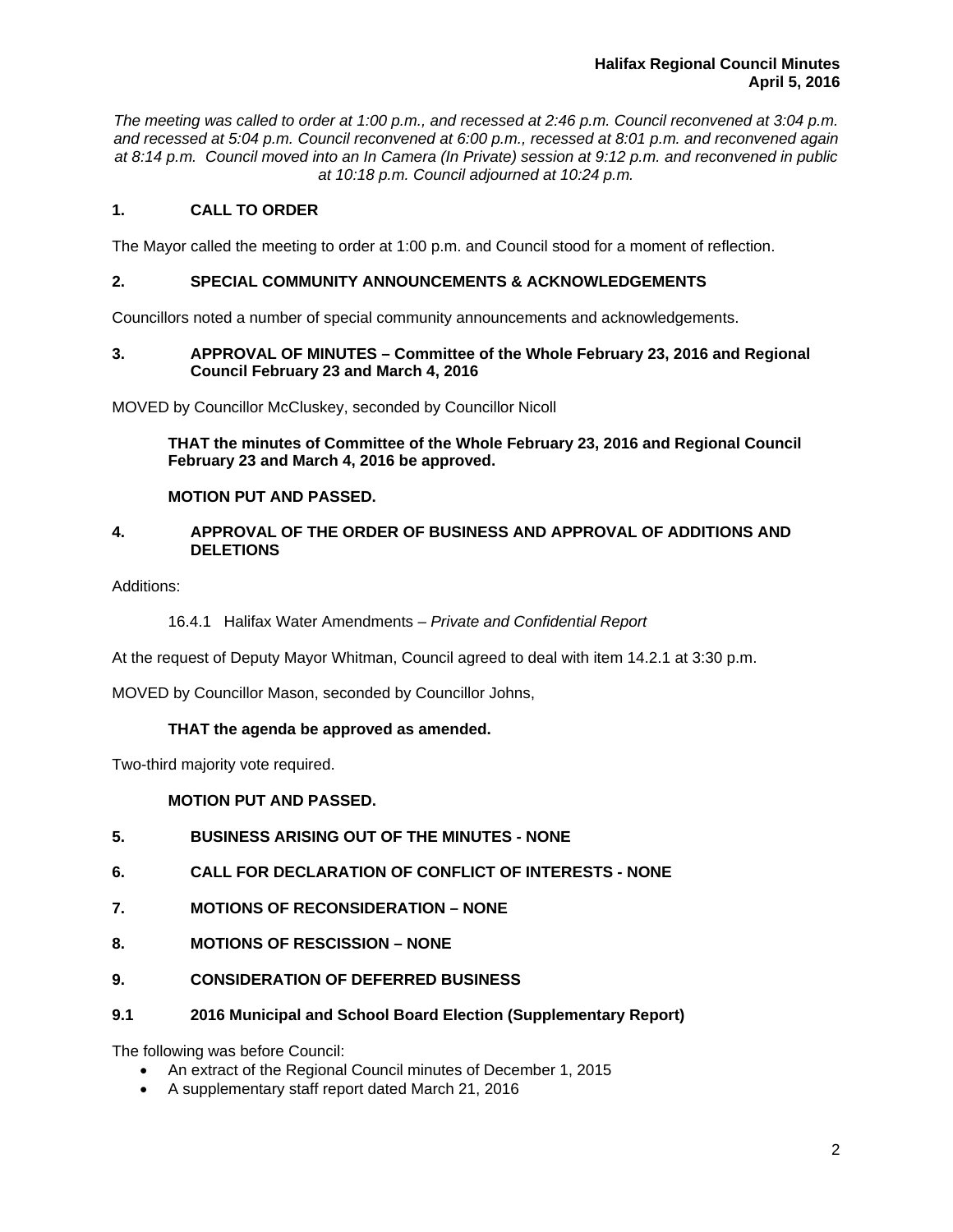MOVED by Councillor Mosher, seconded by Councillor Karsten

**That Halifax Regional Council:** 

- **1. Authorize the withdrawal from Q313 Municipal Elections Reserve to fund municipal and school board election expenses incurred within A125 Elections. Withdrawal amounts not to exceed \$2,200,000 as outlined in the Audit and Finance Standing Committee report dated November 20, 2015.**
- **2. Adopt Option 1, as outlined in the revised Appendix A as circulated at the April 5, 2016 Regional Council meeting, as the method of voting in the 2016 Municipal and School Board Elections, which is to utilize both e-voting and in-person polls for a shorter period of time during the entire period of advanced polling and retain in person polls with paper ballots only on Election Day.**

Mr. Kevin Arjoon, Municipal Clerk, and Ms. Lori McKinnon, Election Coordinator and Assistant Returning Officer responded to questions of clarification

## **MOTION PUT AND PASSED UNANIMOUSLY.**

- **10. NOTICES OF TABLED MATTERS NONE**
- **11. PUBLIC HEARINGS**
- **11.1 Proposed Administrative Order SC-82, Respecting closure of a portion of Irving Street, Dartmouth**

The public hearing was held later in the meeting. See page 11.

**11.2 Case 18322 – Municipal Planning Strategy and Land Use By-Law Amendment and Development Agreement – 6124 Coburg Road and 1460, 1462, 1470 and 1474 Seymour Street, Halifax** 

The public hearing was held later in the meeting. See page 11.

**11.3 Case 18464 – Municipal Planning Strategy & Land Use By-Law Amendments and Development Agreement, Bright Place, Lady Hammond Road and Normandy Drive, Halifax** 

The public hearing was held later in the meeting. See page 15.

## **12. CORRESPONDENCE, PETITIONS & DELEGATIONS**

## **12.1 Correspondence**

The Clerk noted that correspondence was received for items: 11.2, 11.3, 14.3.1 and 15.1. This correspondence was circulated to Council.

## **12.1.1 Fly-Past Request – 2016 Battle of the Atlantic Ceremony**

The following was before Council:

 Correspondence dated March 10, 2016 from Captain Chris Sutherland, Base Commander, Canadian Forces Base Halifax.

MOVED by Councillor Mason, seconded by Councillor Mancini

**That Halifax Regional Council grant permission for the Canadian Armed Forces to fly a long-range patrol aircraft over Point Pleasant Park as per the diagrams attached to the**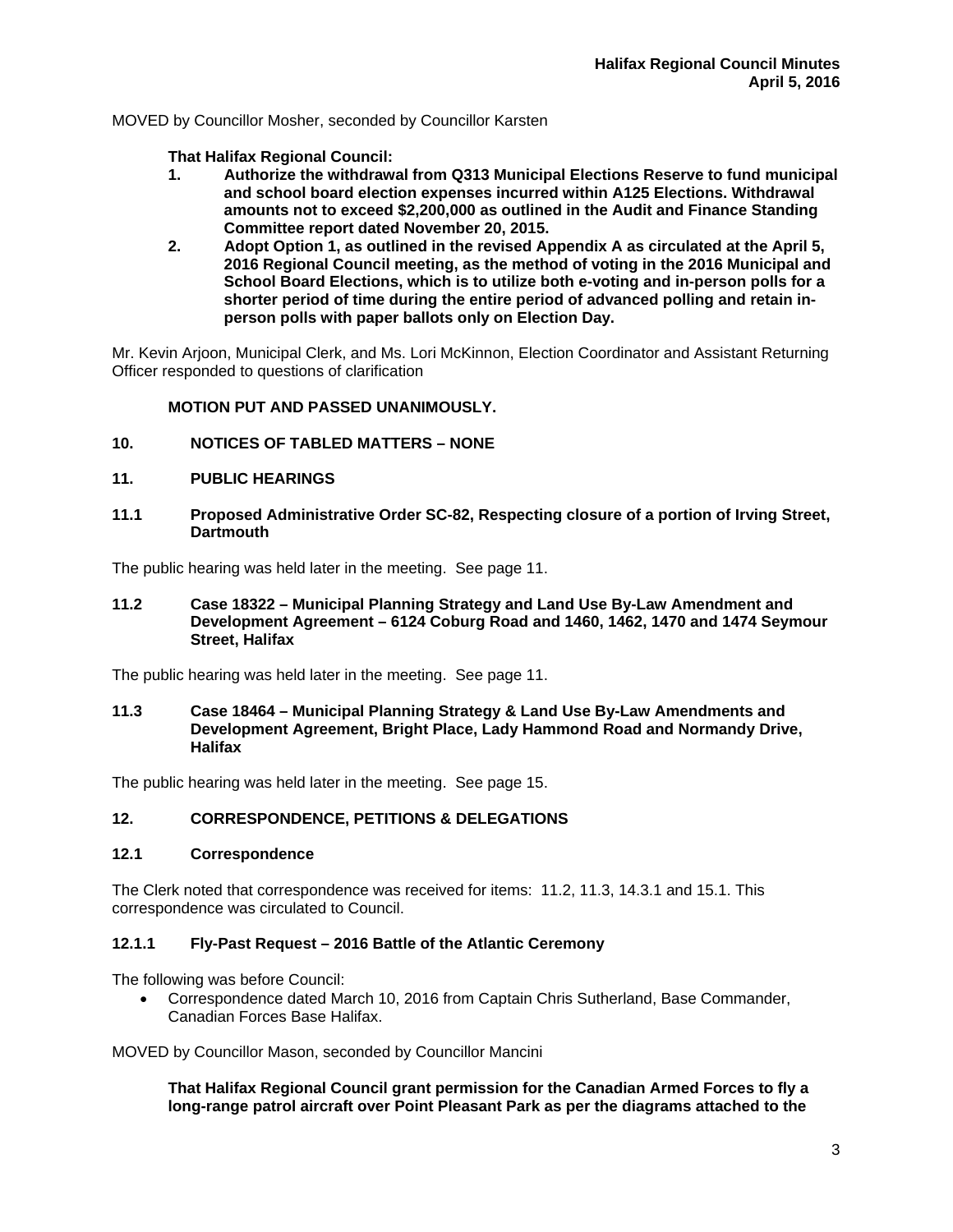**correspondence dated March 10, 2016 at an altitude of 500 feet above the highest obstacles on Sunday May 1, 2016 at 10:58 AM in conjunction with the 2016 Battle of the Atlantic ceremony.** 

## **MOTION PUT AND PASSED UNANIOMUSLY**

Not Present: Councillor Rankin

- **12.2 Petitions None**
- **13. INFORMATION ITEMS BROUGHT FORWARD NONE**
- **14. REPORTS**
- **14.1 CHIEF ADMINISTRATIVE OFFICER**
- **14.1.1 Proposed Amendments to Administrative Order 29, Respecting HRM Civic Addressing Policies - Case CA0105 – Street Naming for January 1 to February 29, 2016**

The following was before Council:

A staff recommendation report dated March 4, 2016.

MOVED by Councillor Hendsbee, seconded by Councillor Nicoll

**THAT Halifax Regional Council adopt the proposed amendments to Administrative Order 29 Respecting HRM Civic Addressing Policies as set out in Attachment A of the staff report dated March 4, 2016 in order to approve the naming of seven private lanes, one public street and the renaming of three public streets as identified in Attachment B and Maps 1-8 inclusive of the staff report dated March 4, 2016** 

## **MOTION PUT AND PASSED UNANIMOUSLY.**

Not present: Councillor Rankin

## **14.1.2 Case 20264 – Amendment to the Regional Subdivision By-Law, Beaver Bank**

The following was before Council:

A staff recommendation report dated March 1, 2016.

MOVED by Councillor Johns, seconded by Councillor Craig

**THAT Halifax Regional Council give first reading to the proposed amendment to the Regional Subdivision By-law, as contained in Attachment A of the staff report dated March 1, 2016, to extend to the Water Service Area to approximately 148.5 hectares (367 acres) of land located off Windgate Drive in Beaver Bank, and schedule a public hearing.** 

Councillor Watts noted that the staff report indicated this property had been grandfathered, and she questioned the difference between the 2006 Regional Plan and the 2014 approved Regional Plan, and how this application will be impacted. She also asked if there were other areas in this community for which Council might see similar requests.

Mr. Ben Sivak, Major Projects Planner, Planning and Development, responded that, in regard to this application, the major difference between the 2006 plan and the 2014 plan is density. Under the 2006 plan, maximum density was 1 unit per gross hectare; in the 2014 plan the maximum density was one unit per net acre. With regard to the question of whether there were other pieces of land in the area that could request the same amendment, Mr. Sivak advised that he did not believe so, but that he did not have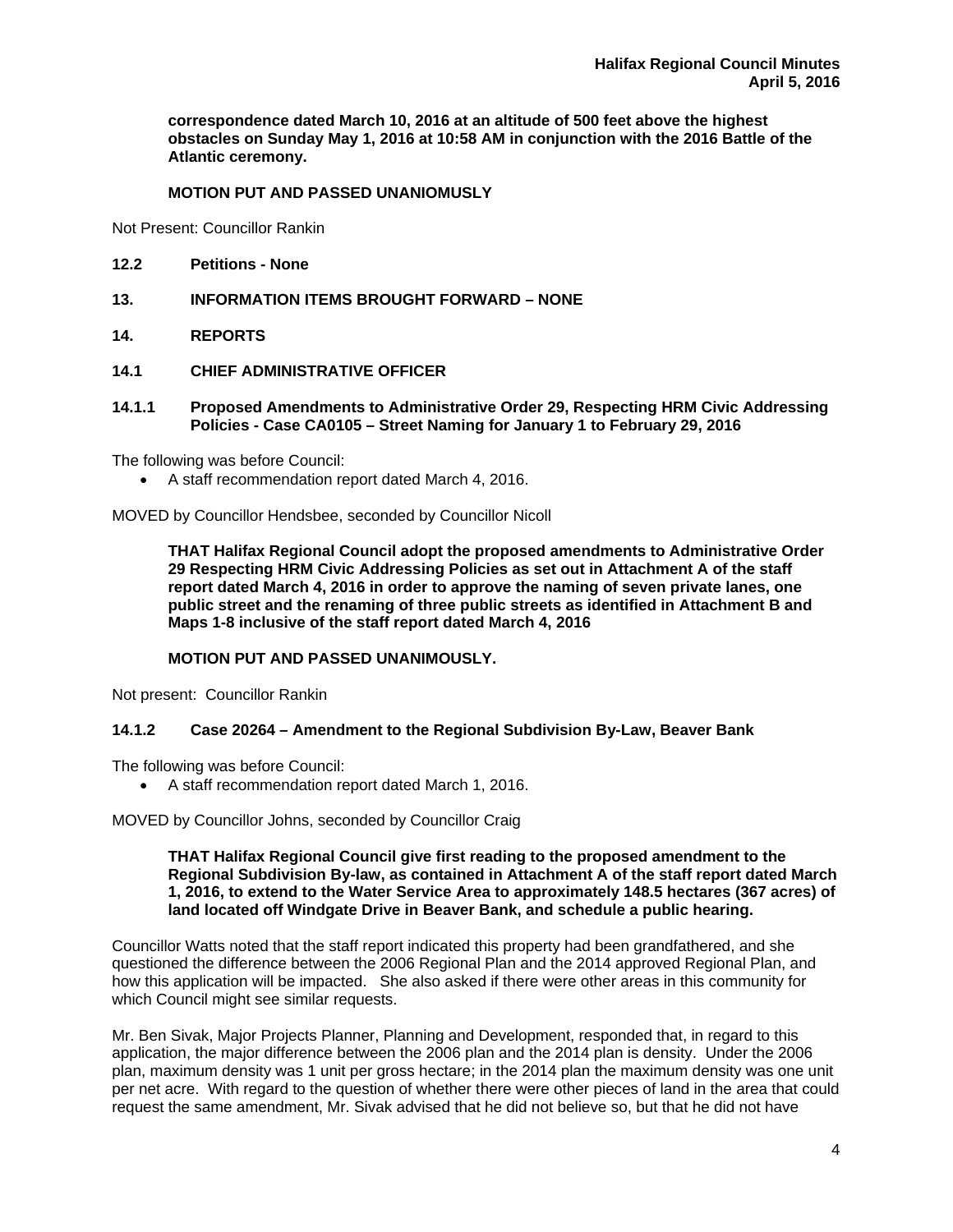concrete information at this time; however he would look into the matter and have a response by the public hearing. He added that this case was a special circumstance because it is an infill property and that it is surrounded by serviced, residential development.

Councillor Johns noted that there is a longstanding issue pertaining to the Windsor Junction\Beaver Bank Crossroad in regard to the alignment of the road, and the lack of traffic signalization. He advised that at the public information meeting held on this application, there were concerns expressed about the impact on the road from the traffic that will be generated by the new development. Councillor Johns added that he expected these concerns will also be raised at the public hearing and suggested that between now and the public hearing staff give consideration to ideas that could resolve the issue.

## **MOTION PUT AND PASSED UNANIMOUSLY.**

Not present: Councillor Rankin

## **14.1.3 Shearwater – Mount Hope Connector Road**

The following was before Council:

A staff recommendation report submitted for the April 5, 2016 Regional Council meeting.

## MOVED by Councillor Karsten, seconded by Councillor Nicoll

## **THAT Halifax Regional Council**

- **1. Request formal approval from the Department of National Defense and/or Ministry of Transport for the alignment of the Shearwater Connector; and**
- **2. Await the completion of the Integrated Mobility Plan to re-assess the priority of the Shearwater Connector prior to moving forward with the action plan outlined in the staff report.**

Councillor Karsten expressed disappointment with the staff report, citing that recommendation 1 contradicted what he assumed was already taking place between staff and DND. Councillor Karsten advised that he would not support recommendation 2 because the Shearwater Connector has been identified as a priority by Council many times in the past, and he did not want the prioritization of it to be further delayed. He referred to the staff report and questioned why staff would recommend, as one of the action items that a field survey be carried out to determine costs.

Mr. Peter Duncan, Manager, Asset and Transportation Planning responded, noting that the proposed connector road was first brought forward as a project in 2002. He explained that staff is using the Integrated Mobility Plan as a proxy for the Road Network Functional Plan, and the Regional Plan requires that the Road Network Functional Plan be completed before any funds are spent on priority road projects, one of which would be the Shearwater Connector. With regard to Councillor Karsten's concern about staff's recommendation to carry out a field survey, Mr. Duncan explained that this was staff's advice to Council in order to protect the integrity of the cost estimate staff provided. He advised that the estimate staff gave is based on a desktop level study only, and staff do not have a high degree of confidence in the estimate until they can actually get on-site and carry out testing.

A discussion ensued with Mr. Duncan responding to questions of clarification. Concerns were expressed with regard to the Integrated Mobility Plan and that projects, some of which have been long standing projects, will be further delayed.

Mr. Traves, Acting Chief Administrative Officer advised that staff recognize that the projects identified on page 4 of the staff report are strategic transportation projects and staff is recommending that rather than pick one of those projects and go forward, that they be considered in the context of the entirety of the Plan. He also noted that costs associated with those projects are four years old, and need to be updated.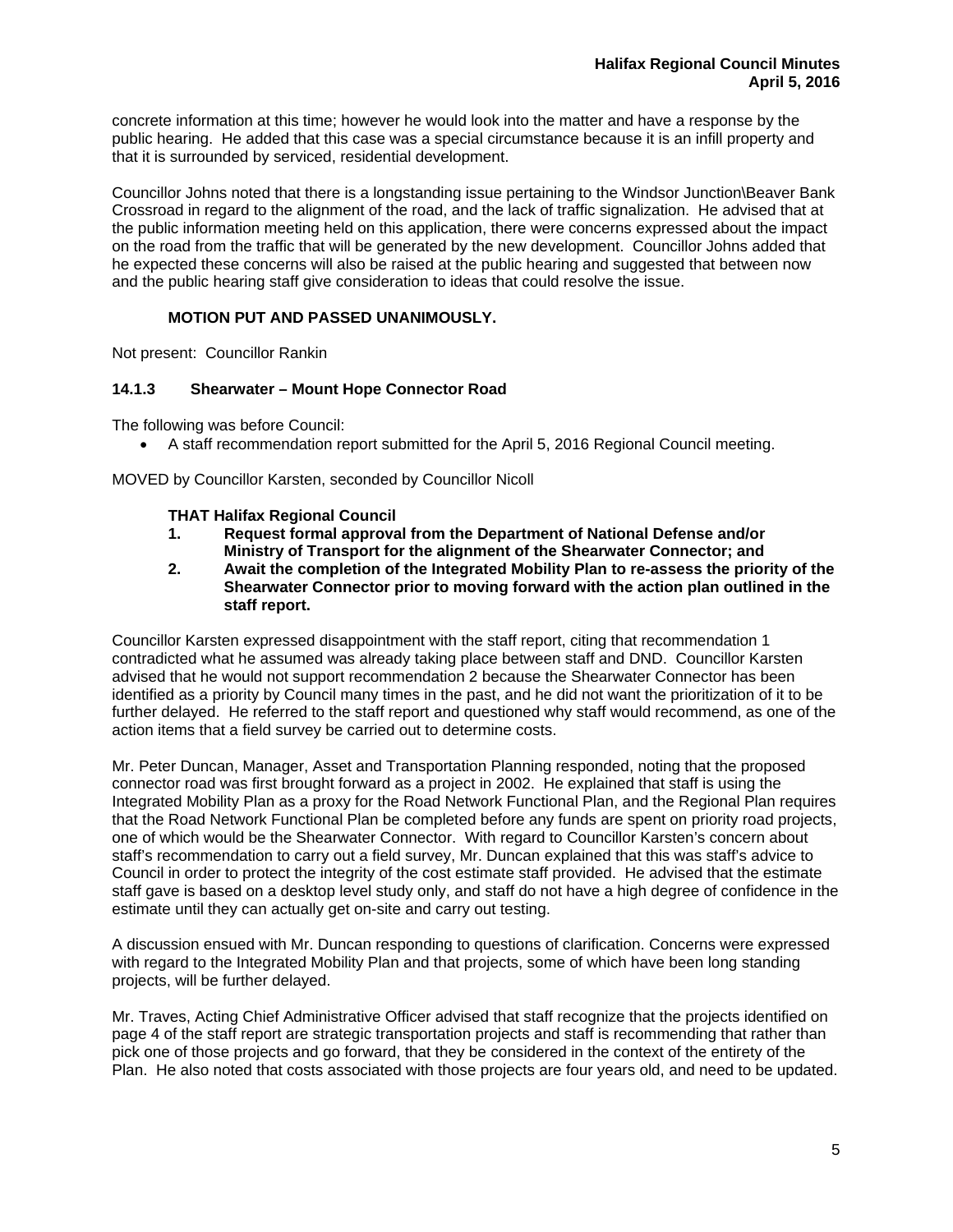Mr. Bob Bjerke, Director of Planning and Development pointed out that the recommendation to wait on the Integrated Mobility Plan is consistent with policy in the Regional Plan.

Councillor Karsten requested separate votes on the motion.

Recommendation 1:

MOVED by Councillor Karsten, seconded by Councillor Nicoll

#### **THAT Halifax Regional Council:**

**1. Request formal approval from the Department of National Defense and/or Ministry of Transport for the alignment of the Shearwater Connector** 

#### **MOTION PUT AND PASSED UNANIMOUSLY.**

Recommendation 2:

MOVED by Councillor Karsten, seconded by Councillor Nicoll

#### **THAT Halifax Regional Council:**

**2. Await the completion of the Integrated Mobility Plan to re-assess the priority of the Shearwater Connector prior to moving forward with the action plan outlined in the staff report.** 

**MOTION PUT AND DEFEATED.** (6 in favour, 11 against)

In favour: Councillors: Dalrymple, Watts, Rankin, Johns, Craig, and Outhit

Against: Mayor Savage; Deputy Mayor Whitman: and Councillors: Hendsbee, Karsten, Nicoll, McCluskey, Mancini, Mason, Mosher, Walker, and Adams.

## **14.1.4 Property Acquisition – Citadel High Roundabout Right-of-Way Requirements – HRM and Nova Scotia Transportation Infrastructure Renewal (NSTIR)**

The following was before Council:

A staff recommendation report dated February 19, 2016.

MOVED by Councillor Mason, seconded by Councillor Watts

**THAT Halifax Regional Council authorize the Mayor and Municipal Clerk to enter into an Agreement of Purchase and Sale with Nova Scotia Transportation and Infrastructure Renewal (NSTIR), for a portion of vacant land located at 1855 & 1955 Trollope Street, PID 136309, in Halifax, as per the terms and conditions outlined in the staff report dated February 19, 2016 and Table 1 in the Confidential Information Report dated February 19, 2016.** 

## **MOTION PUT AND PASSED UNANIMOUSLY.**

## **14.1.5 Second Reading Proposed By-Law B-701, Amendments to By-law B-700, Respecting the Regulation of Business Improvement Districts**

The following was before Council:

A staff recommendation report dated February 12, 2016.

MOVED by Councillor McCluskey, seconded by Councillor Nicoll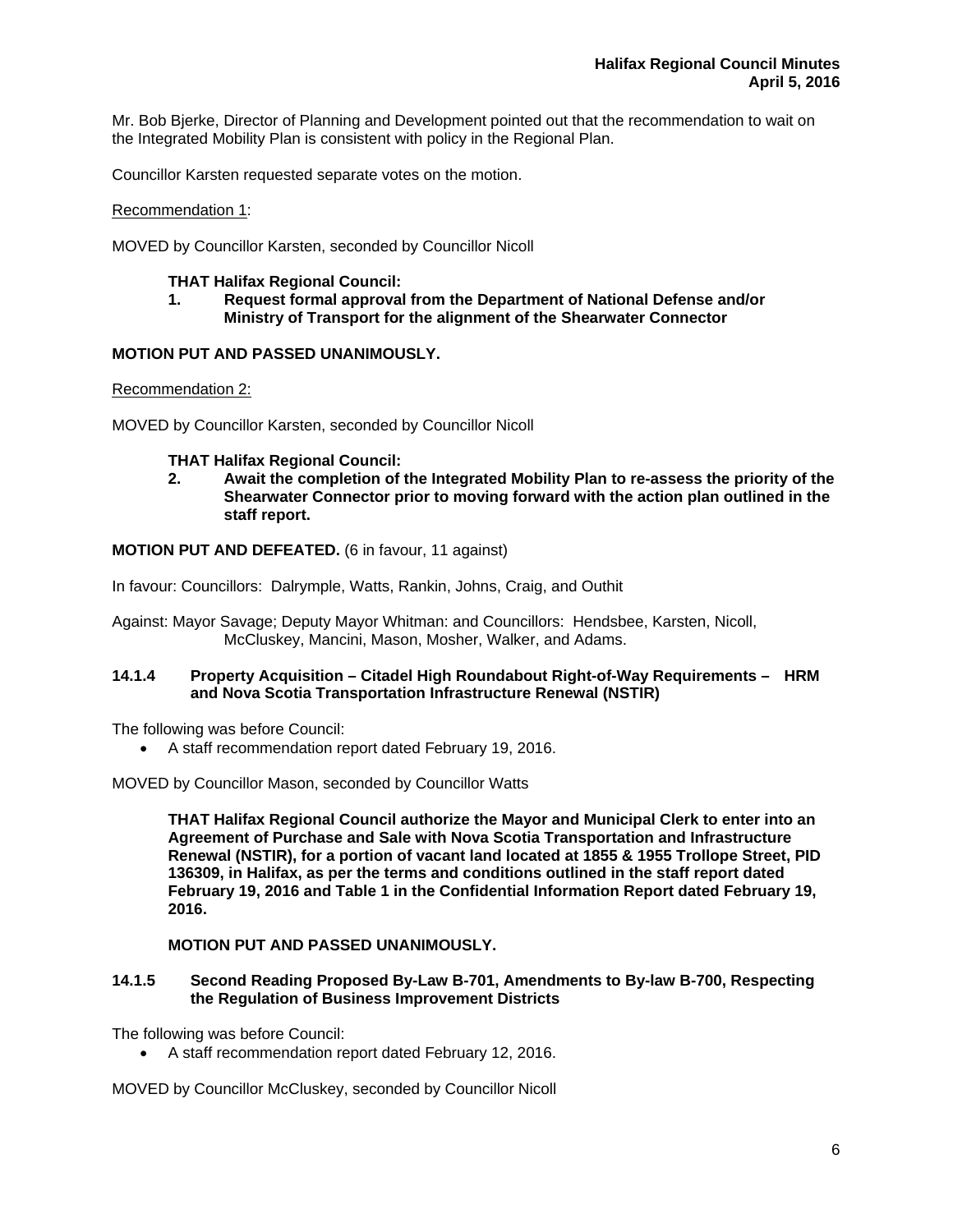**THAT Halifax Regional Council adopt By-law B-701, A By-law Amending By-law B-700, Respecting the Regulation of Business Improvement Districts, as contained in Attachment B of the staff report dated February 12, 2016.** 

## **MOTION PUT AND PASSED UNANIMOUSLY.**

At this time, Council dealt with item 14.3.1.

## **14.3.1 Halifax Transit Moving Forward Together Plan**

The following was before Council:

- A report dated March 29, 2016 from the Chair of the Transportation Standing Committee with attached staff report dated March 9, 2016.
- A handout re: Omissions/Clarifications to Plan by Halifax Transit
- Correspondence was submitted from Joan Alexander and Bethany Johnson

MOVED by Councillor Outhit, seconded by Councillor Mason

## **THAT Halifax Regional Council refer the Halifax Transit Moving Forward Together Plan to a Committee of the Whole meeting.**

Councillor Adams noted that Councillors received correspondence with regard to this matter from the residents of Sambro and the Purcells Cove area, and that there was significant concern among those residents. He indicated that he was prepared to amend the motion to include that any reference to changes to Routes 402 and 15 be removed from consideration.

Council recessed at 2:46 p.m.

Council reconvened at 3:04 p.m.

The Acting Municipal Solicitor explained that a motion to amend as Councillor Adams was proposing, would not be in order. He advised that once a motion to refer is put on the floor, Council is required to deal with it. The motion can be debated but it can't be amended. He added that if Council wanted to do something different, it would have to defeat the motion, and then move a separate motion.

Mayor Savage noted that the item would be scheduled for the April 12, 2016 Committee of the Whole.

## **MOTION PUT AND PASSED.** (16 in favour, 1 against)

In favour: Mayor Savage; Deputy Mayor Whitman; and Councillors: Dalrymple, Hendsbee, Karsten, Nicoll, McCluskey, Mancini, Mason, Watts, Mosher, Walker, Rankin, Johns, Craig, and Outhit.

Against: Councillor Adams

Council then dealt with item 14.4.1.

## **14.4.1 Case 19056 - Amendments to the Sackville Municipal Planning Strategy (MPS) and Land Use By-Law (LUB) and associated development agreement, Walker Service Road, Lower Sackville**

The following was before Council:

 A report dated March 23, 2016 from the Chair of the North West Community Council with attached staff recommendation report dated February 23, 2016

MOVED by Councillor Craig, seconded by Councillor Johns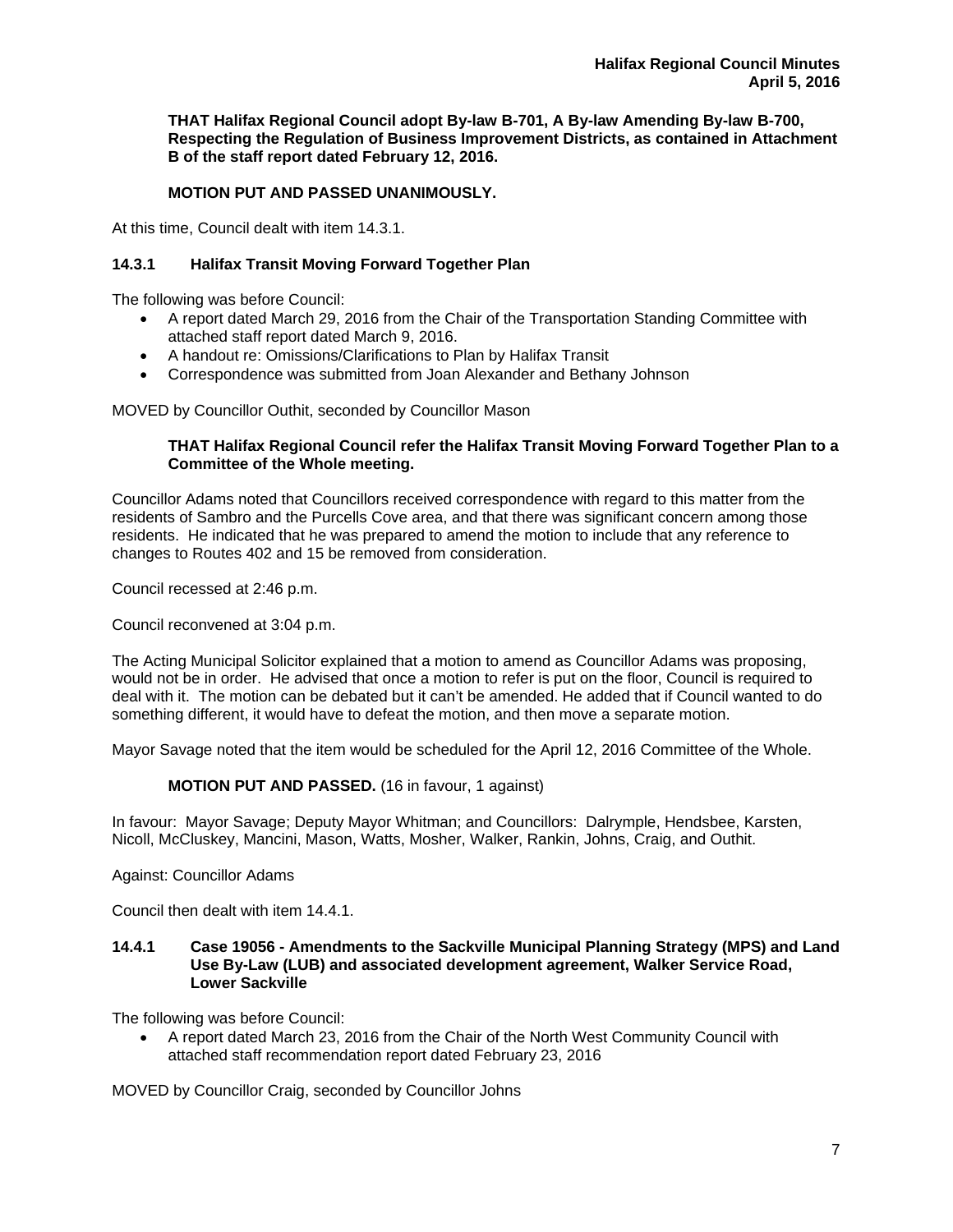**THAT Halifax Regional Council give First Reading to consider the proposed amendments to the Sackville Municipal Planning Strategy (MPS) and Land Use By-law (LUB), as contained in Attachments A and B of the staff report dated February 23, 2016, to allow the proposed comprehensively planned development at 26 and 34 Walker Service Road, Lower Sackville, and schedule a joint public hearing with North West Community Council** 

## **MOTION PUT AND PASSED UNANIMOUSLY.**

## **14.2 COMMUNITY PLANNING AND ECONOMIC DEVELOPMENT STANDING COMMITTEE**

## **14.2.1 Halifax's 2016-21 Economic Strategy**

This was dealt with later in the meeting. See page 10.

## **14.2.2 Councillor Appointment to Halifax Partnership**

This was dealt with later in the meeting. See page 10.

## **14.3 TRANSPORTATION STANDING COMMITTEE**

## **14.3.1 Halifax Transit Moving Forward Together Plan**

This was dealt with earlier in the meeting. See page 7.

## **14.4 NORTH WEST COMMUNITY COUNCIL**

**14.4.1 Case 19056 - Amendments to the Sackville Municipal Planning Strategy (MPS) and Land Use By-Law (LUB) and associated development agreement, Walker Service Road, Lower Sackville** 

This was dealt with earlier in the meeting. See page 7.

## **15. MOTIONS**

## **15.1 Councillor Hendsbee**

The following was before Council:

 Correspondence dated April 1, 2016 from Keiver Read, Chair, Lake Charlotte Area Heritage Society.

Councillor Hendsbee indicated that he had a revised motion as follows:

MOVED by Councillor Hendsbee, seconded by Councillor Dalrymple

## **That Regional Council request staff:**

**Meet with the Executive Director and Board of the Lake Charlotte Area Heritage Society to review the heritage work of the Society to date to assess its relevance and effectiveness in researching, documenting and presenting the heritage of the rural coastal area of HRM** 

**Prepare a staff report making recommendations concerning the advisability of and the terms and conditions of an interim agreement with the Lake Charlotte Area Heritage Society to provide financial assistance for operating and special projects, including financial assistance for an Eastern Shore oral history documentation project focused on key elders in the area.**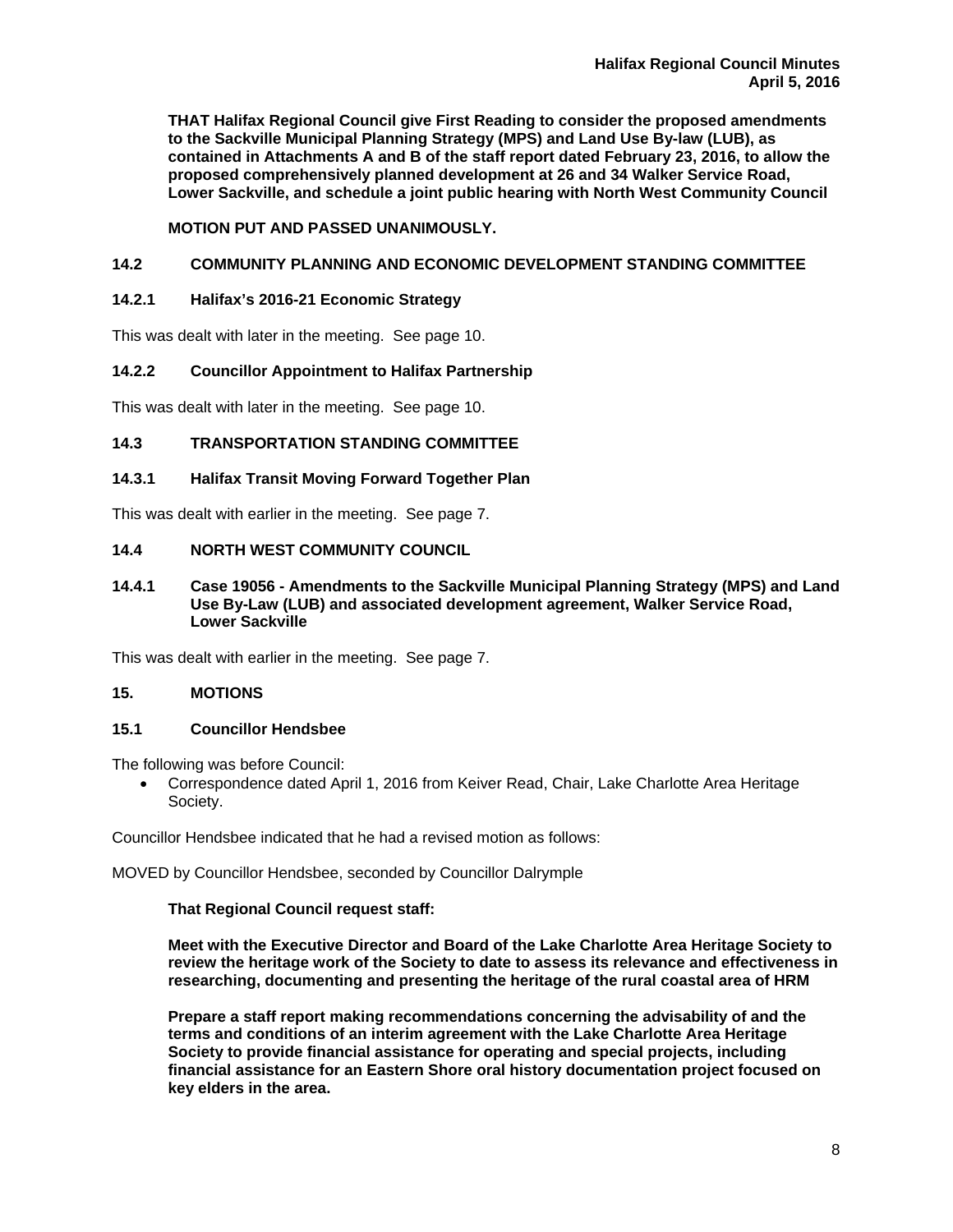## **Meet with all heritage societies in District 2 to review their respective heritage work and make recommendations in relation to the development of a Regional Museum Strategy.**

In response to a request for clarification of the two motions, the Acting Municipal Solicitor advised that the original motion requested a staff report with the outcome, whereas with the revised motion, staff is being requested to make recommendations in regard to the various items and to bring them back to Council, and Council would make the determination at that time based on the report coming back.

A discussion ensued and it was noted that staff were currently carrying out a cultural spaces program review and working on a regional museum strategy, and questions were posed as to how this motion would fit in those reviews.

Noting the concerns expressed by Council and without a vote being taken on the motion on the floor, it was MOVED by Councillor Hendsbee, seconded by Councillor Mason

## **THAT this matter be referred to the Community Planning & Economic Development Standing Committee for consideration.**

**MOTION TO REFER WAS PUT AND PASSED UNANIMOUSLY.** 

## **15.2 Councillor Mason**

MOVED by Councillor Mason, seconded by Councillor Nicoll

**That Halifax Regional Council request a staff report regarding potential changes to Administrative Order 50 that will identify when directed sales of surplus municipal property to community groups (current occupants, organizations meeting a municipally mandated need, etc.) may be appropriate and what changes to the administrative order are required to do so.** 

## **MOTION PUT AND PASSED UNANIMOUSLY.**

## **15.3 Deputy Mayor Whitman**

MOVED by Deputy Mayor Whitman, seconded by Councillor Johns.

**That Halifax Regional Council request a staff report to separate the extension of Margeson Drive to Lucasville Road and property acquisition process from the hold that has been placed on all road projects awaiting the Integrated Mobility Plan.** 

## **MOTION PUT AND PASSED.** (9 in favour, 8 against)

In favour: Deputy Mayor Whitman; and Councillors: Hendsbee, Karsten, McCluskey, Mancini, Mosher, Walker, Adams, and Johns.

Against: Mayor Savage; and Councillors: Dalrymple, Nicoll, Mason, Watts, Rankin, Craig, and Outhit. Council dealt with items 14.2.1 and 14.2.2

## **14.2 COMMUNITY PLANNING AND ECONOMIC DEVELOPMENT STANDING COMMITTEE**

## **14.2.1 Halifax's 2016-21 Economic Strategy**

The following was before Council:

- A report dated March 29, 2016 from the Chair of Community Planning and Economic Development Standing Committee with an attached staff report dated March 11, 2016.
- A presentation entitled *Halifax's Economic Growth Plan 2016-21.*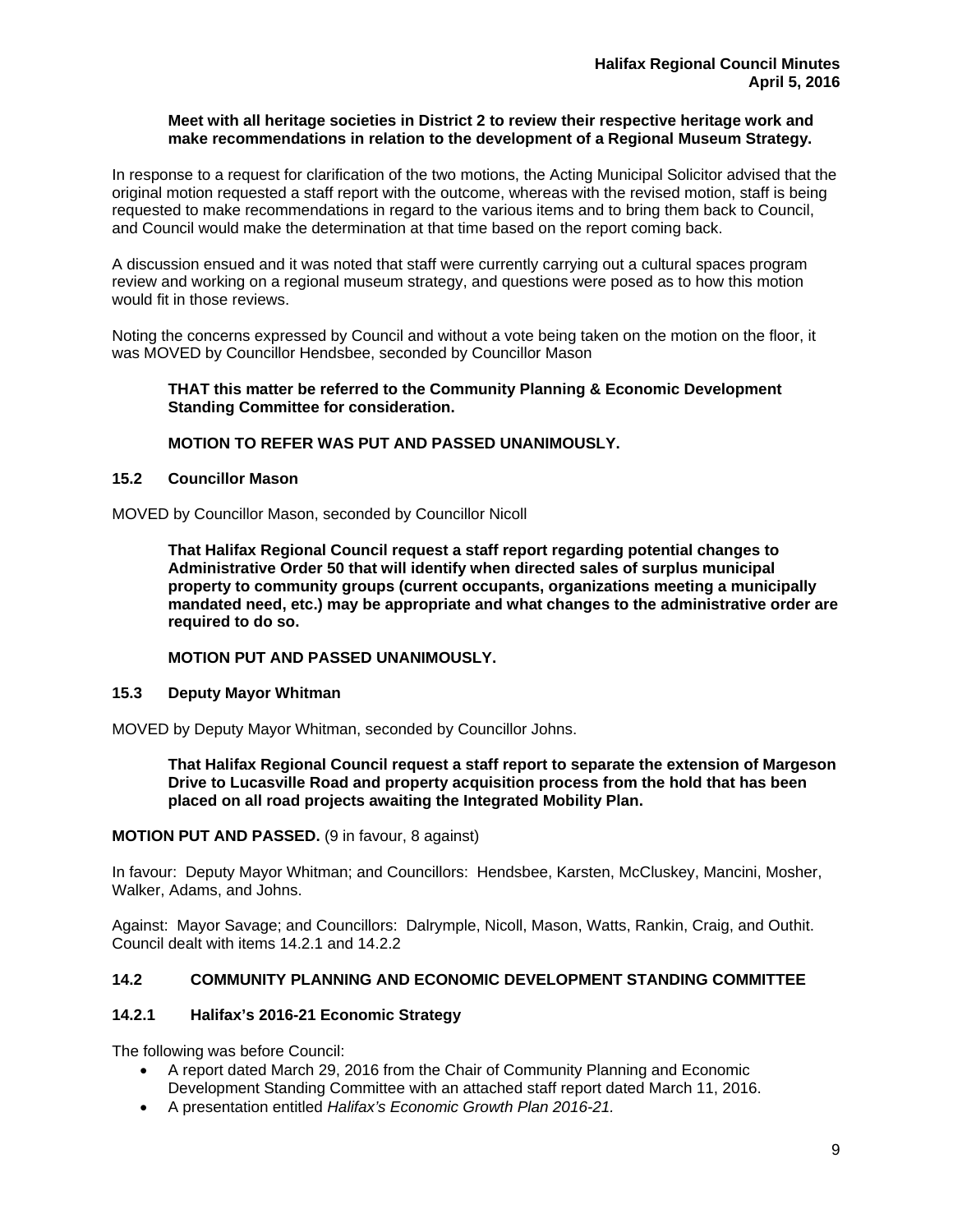Revised Slides 4 -7 from the presentation entitled *Halifax's Economic Growth Plan 2016-21.*

Ms. Maggie MacDonald, Managing Director, Government Relations and External Affairs; Mr. Ron Hanlon, President and CEO, Halifax Partnership, and Mr. Matt Hebb, Chair of the Economic Strategy Advisory Committee provided a presentation on the five-year economic strategy for Halifax, entitled, 'Halifax's Economic Growth Plan 2016-21'.

MOVED by Councillor Mason, seconded by Councillor Nicoll

**THAT Halifax Regional Council approve the Halifax's Economic Growth Plan 2016-21 as the new five-year economic strategy for Halifax** 

## **MOTION PUT AND PASSED UNANIMOUSLY.**

## **14.2.2 Councillor Appointment to Halifax Partnership**

The following was before Council:

 A report dated March 29, 2016 from the Chair of Community Planning and Economic Development Standing Committee.

MOVED by Councillor Mason, seconded by Deputy Mayor Whitman

#### **THAT Halifax Regional Council adopt the recommendation of the Community Planning and Economic Development Standing Committee to appoint Councillor Tim Outhit to Halifax Partnership to fill an unexpired term to October 31, 2016.**

## **MOTION PUT AND PASSED (15 in favour, 1against)**

In favour: Mayor Savage; Deputy Mayor Whitman: and Councillors: Dalrymple, Hendsbee, Karsten, Nicoll, McCluskey, Mancini, Mason, Watts, Walker, Adams, Rankin, Johns, and Craig.

Against: Councillor Outhit

Not present: Councillor Mosher

Council recessed at 5:04 p.m.

Council reconvened at 6:00 p.m. and addressed Public Hearing Items 11.1, 11.2 and 11.3 at this time. Councillor Dalrymple was not in attendance.

Mayor Savage introduced and welcomed the  $44<sup>th</sup>$  Halifax Scout Troop in attendance at this time.

#### **11. PUBLIC HEARINGS**

## **11.1 Proposed Administrative Order SC-82, Respecting closure of a portion of Irving Street, Dartmouth**

The following was before Council:

- A staff recommendation report dated February 8, 2016
- An extract of the draft minutes of Regional Council of March 8, 2016
- A copy of the staff presentation

Mr. Tom Crouse, Acquisition & Disposal Manager delivered a presentation outlining the request of Irving Oil Company, owner of adjoining lands, to close a portion of Irving Street west of Pleasant Street, Dartmouth.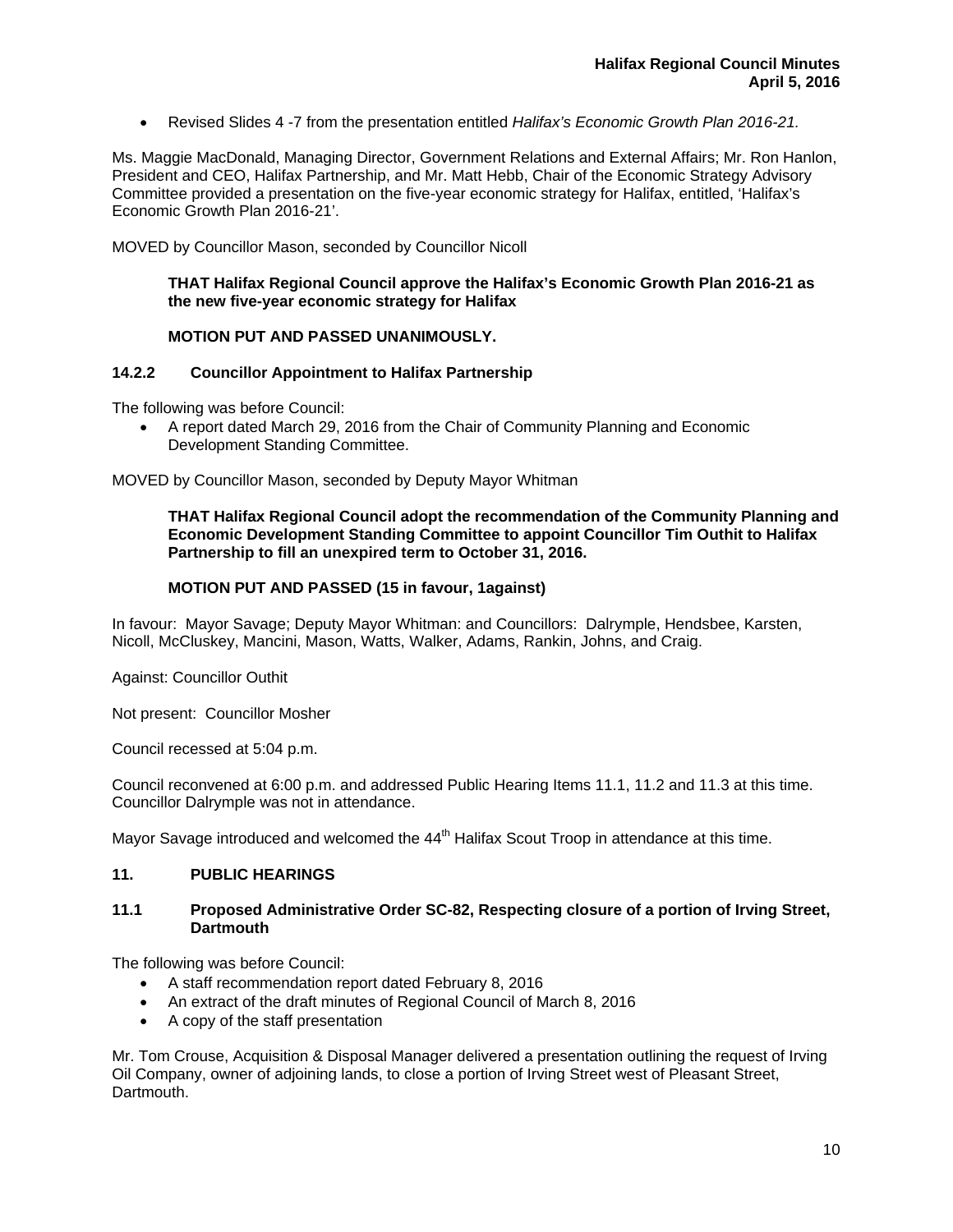Mayor Savage declared the public hearing open and invited the applicant to come forward and address Council.

Mr. James Walsh, Irving Oil introduced himself and colleague, Rob MacLeod. Mr. Walsh spoke about the reactivation of the South Woodside terminal and how the street closure brings value and improvement to the safety and security of the site and its operational efficiency. The street closure will enable Irving Oil to fully enclose the area on either side of Irving Street. Mr. Walsh commented on Irving Oil's long terms commitment to the Municipality and Nova Scotia with the investment of the terminal and he indicated that the first ship would arrive in the Harbour around the fourth quarter of 2016.

Mr. Walsh responded to questions of clarification respecting long term plans for the site.

The Mayor read the rules of procedure respecting public hearings and called three times for anyone wishing to speak to come forward; there being none, it was MOVED by Councillor Karsten, seconded by Councillor Mason

## **THAT the public hearing close.**

## **MOTION PUT AND PASSED.**

MOVED by Councillor Karsten, seconded by Councillor McCluskey

**THAT Halifax Regional Council adopt Administrative Order SC-82 to close that part of Irving Street that is west of Pleasant Street, Dartmouth, shown as PID 40936882 and PID 40935595, in Attachment A of the staff report dated February 8, 2016.** 

## **MOTION PUT AND PASSED UNANIMOUSLY.**

Not present: Councillor Dalrymple

## **11.2 Case 18322 – Municipal Planning Strategy and Land Use By-Law Amendment and Development Agreement – 6124 Coburg Road and 1460, 1462, 1470 and 1474 Seymour Street, Halifax (Joint Public Hearing with Halifax and West Community Council)**

The following was before Council:

- A recommendation report from Halifax and West Community Council dated February 22, 2016 with attached staff report dated February 8, 2016.
- An extract of the draft minutes of Regional Council of March 8, 2016
- Correspondence from Nancy Porter-Steele, Janet Shortwell, Judy Haiven, Peggy Cameron, Harnish Anderson, Janet Ross, Derek Mathers, Philip Pacey, Andrea Arbic, Beverly W. Miller, Mary Evans MacLachlan, Gwen Davies, Ian Porter, Valerie Evans, Joan Fraser, David Meadows and Janet M. Stevenson
- A copy of the staff presentation
- A copy of the applicant's presentation

Ms. Jillian MacLellan, Planner delivered a presentation outlining Case #18322 to consider the proposed development agreement to permit the development of a mixed residential and commercial building at 6124 Coburg Road and 1460, 1462, 1470 and 1474 Seymour Street, Halifax.

Ms. MacLellan responded to questions of clarification regarding:

- the process for conducting a traffic study (e.g. a review of the proposed street(s) the development will be located on)
- the unit composition
- the number of proposed parking spaces in relation to the number of units
- type of occupancy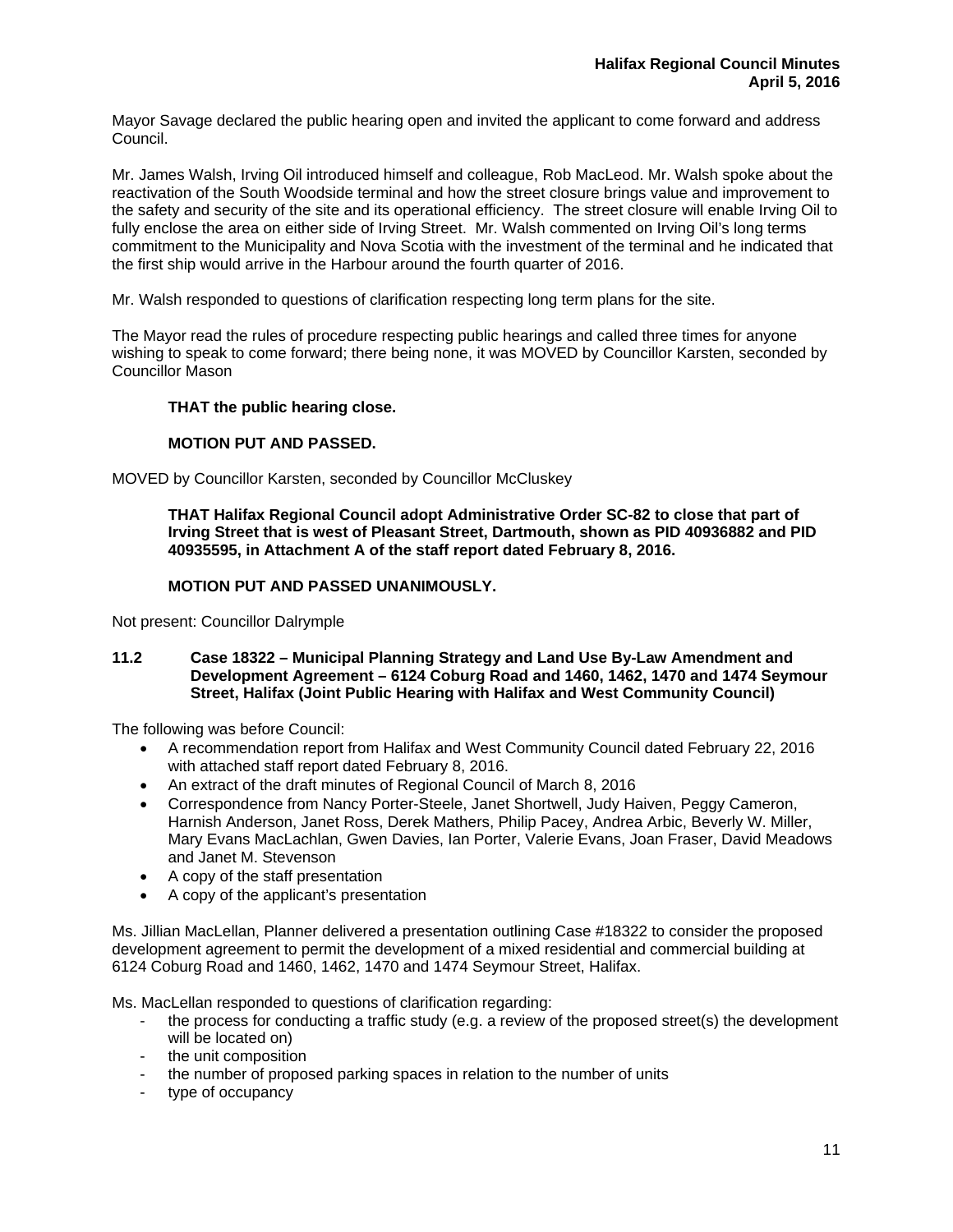Mayor Savage declared the public hearing open and invited the applicant to come forward to address Council.

Mr. Kourosh Rad, Urban Planner, WSP Canada Inc. delivered a presentation, outlining the design changes made from the original proposal based on the feedback received at the public information meeting and from the Districts 7 & 8 Planning Advisory Committee.

In response to questions raised, Mr. Rad and Mr. Geoff Keddy, Architect provided the following information:

- the distance between the Mona Campbell building and the rear of the proposed building is approximately 16 feet as indicated on the site plan
- there will be 23 parking units; a minimum of 15 units have been set aside for occupants; vacant parking units will be rented out target occupancy is families
- construction is projected to take one and a half  $(1\frac{1}{2})$  to two  $(2)$  years
- unable to confirm at this time but there could be some blasting at the lower level of the site
- the development is for a five (5) story building with a penthouse level; the penthouse level is setback and not visible from pedestrian level

The Mayor read the rules of procedure respecting public hearings and called for anyone wishing to speak to come forward.

**Heather Wood, Board President of Condominium Corporation #11 (The Carlyle), Coburg Road** spoke on the history, design and location of The Carlyle and disagreed with the comparisons made in the developer's submission between The Carlyle and the proposed development. Ms. Wood highlighted the differences between the two buildings in relation to The Carlyle's design, setbacks to street and neighbouring properties, access to and from the building from the front door and parking garage, and the ratio of underground parking spaces to units and visitor parking spaces. Ms. Wood questioned how tenant and retail supply trucks and other parking needs would be met based on the building's design. On behalf of the residents of The Carlyle, Ms. Wood urged Council to follow Halifax by Design guidelines and reject the proposal; expressing that the proposal only benefits the developer's bottom line and has no neighbourhood benefit.

**David Meadows, Halifax** spoke against the proposal in relation to process. Mr. Meadows suggested the proposal was based on a pattern of conduct and the design ignores and undermines the Halifax Municipal Planning Strategy (MPS) and Halifax Peninsula Land Use By-Law (LUB). Mr. Meadows expressed concern with the increase in business square footage proposed by the developer (2,500 square feet) to replace current 1,500 square feet of business. He echoed concern regarding the ratio of parking spaces per units and parking spaces needs for the proposed commercial spaces. Mr. Meadows pointed out that there were other developments waiting to happen in the surrounding area, suggesting that those developments will not meet the MPS and LUB requirements. He referred to recent property purchases made by developers in the surrounding area and the negative impacts one development has had near his property. Mr. Meadows stated that he was not against development or making money but that this should be done within the rules put in place by the Municipality and urged Council not to approve the proposal.

**Susan Pottes, Coburg Road** spoke against the proposal, commenting on the negative impact the proposed development will have to the neighbourhood if approved. She suggested that the development would increase the burden on an already fragile sewer and water system. Similar to Mr. Meadows comments, Mr. Pottes spoke to lands purchased in 2001 in the surrounding area by developers that are waiting to be developed following the decision on this proposal. She expressed concern with the domino effect this proposal would have if the application is successful and setting a negative precedent that could not be reversed. Ms. Pottes questioned whether there was enough sewer and water capacity to accommodate this development and whether a review will be done under this single application or a review of the entire block of properties with the same zoning. She stated that it is sufficient grounds to deny the proposal if the sewer and water capacity is unable to accommodate the load from the development. However, if it is able to be accommodated, she referenced the Haseltine report and how the Regional Plan review found that the existing zoning on the peninsula and downtown Dartmouth has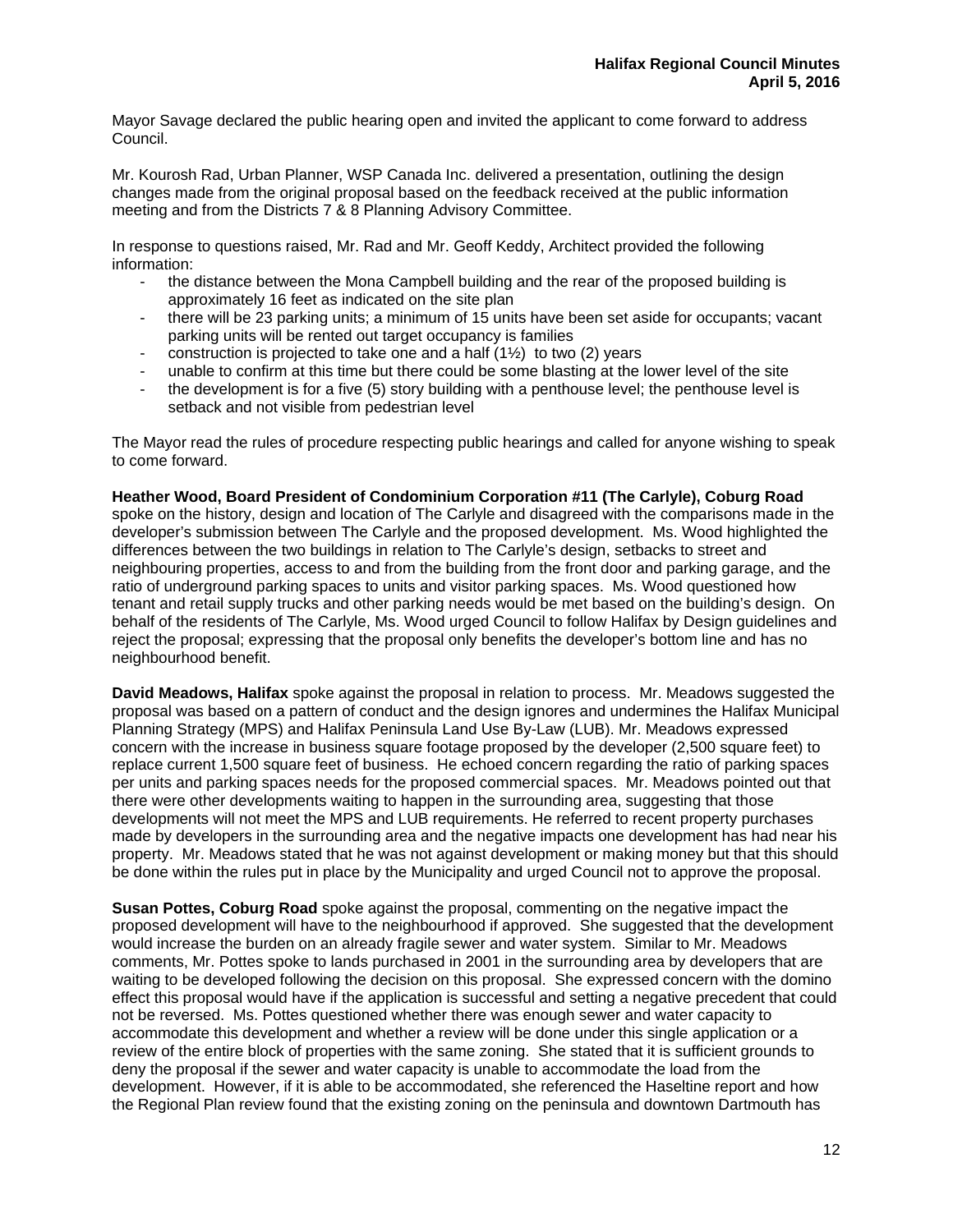capacity for an additional 35,000 housing units' as-of-right. She questioned rezoning properties which would then add to the 35,000 currently allowed. Ms. Pottes further questioned whether the application complies with the Canadian Council of Ministers of the Environment, which requires sewer and sanitary sewer overflows as a result of new development activity; suggesting if it did not, that it would be sufficient grounds for denying the application. However, if the application does comply, she asked that Council consider how future developments would put the same strain on the sewer and water system. Ms. Pottes provided additional comments on the need to upgrade HRM's water and sewer infrastructure and urged Council to deny the proposal.

**Curtis Steele, Halifax** asked Council to deny the proposal and read a letter on behalf of his wife, Nancy Porter-Steele that was submitted for the record.

**Owen Carrigan, Coburg Road** indicated his family has lived at the corner of Coburg and Seymour Street since 1969. Mr. Carrigan spoke about the neighbourhood in relation to the R-2 zoning, height regulations and high volume of vehicle and pedestrian traffic. To his knowledge, Mr. Carrigan was only aware of a traffic study done in 2010 for Coburg Road, which did not include a review of Seymour Street or Vernon Street. Mr. Carrigan commented that the proposed development was out of character with the streetscape and would be an overwhelming structure, requiring a change to almost all of the provisions in the MPS and LUB. He disagreed with the Mona Campbell building being used in comparison to the proposed development, and was concern with the size/footprint of the development. He highlighted that the front exterior; including entrances, exits and the parking garage would be located off of Seymour Street and reiterated that the exterior design was not compatible with the surrounding neighbourhood and streetscape and lacks any decorative features to contribute to the streetscape. Mr. Carrigan further spoke to trees having to be removed from the proposed site and how the development will increase pedestrians and traffic to an already busy street and dangerous intersection. Mr. Carrigan expressed that the proposed commercial outlet space was not necessary; citing examples of how the area was already well served, and how this proposed space would take away business from the downtown and the risks of commercial spaces in location to residential spaces (e.g. robbery). He stated that the development did not meet the needs for family or low income housing, which he commented was forcing people off of the peninsula. Mr. Carrigan was not opposed to development but suggested that some of the houses could be converted to low income housing or be developed into row houses rather than high rise developments.

**Graeme Duffus, Coburg Road** spoke to his involvement in the Halifax by Design and heritage components, and how he could not support the development as it would seriously impact the neighbourhood. Mr. Duffus said he is pro-development but only when it is good development in the right locations and does not impact neighbourhoods. He expressed concern with the lack of community consultation and public notification; indicating that he was unable to attend the public information meeting but had met with the planner. Mr Duffus suggested that there was a misperception that residents were in support of the proposal, which they are not. He echoed similar concerns regarding the negative impact the development would have on the neighbourhood (e.g. blasting, increase heavy truck traffic, neighbours' loss of enjoyment to their own properties) and it not fitting within the provisions of the MPS and LUB. Mr. Duffus commented on the importance of involving the community from the start of the development process, reviewing plans and seeking public input, as it directly impacts the community.

**Andrew Murphy, Purcells Cove** was concerned with the number of spot rezoning applications coming forward. Using the Gross Floor Area Ratio (GFAR) calculation, he determined what the developer would be permitted to build to achieve density in the community and the monetary value per unit based on the current market value.

**Danny Chedrawe**, **Halifax** indicated that the changes made by the developer to increase the building's setbacks will improve the sight lines from Seymour Street to Coburg Road and improve the safety for motorists, pedestrians and cyclists. He pointed out that motorists have been entering into the intersection in order to see oncoming traffic. He further pointed out that the building presently on the property is encroaching on city property. Mr. Chedrawe spoke about the changes being made to the neighbourhood and Dalhousie University's fundraising efforts to expand the campus, which benefits the Municipality. He complemented the developer and architect on the design and consistency of the building to the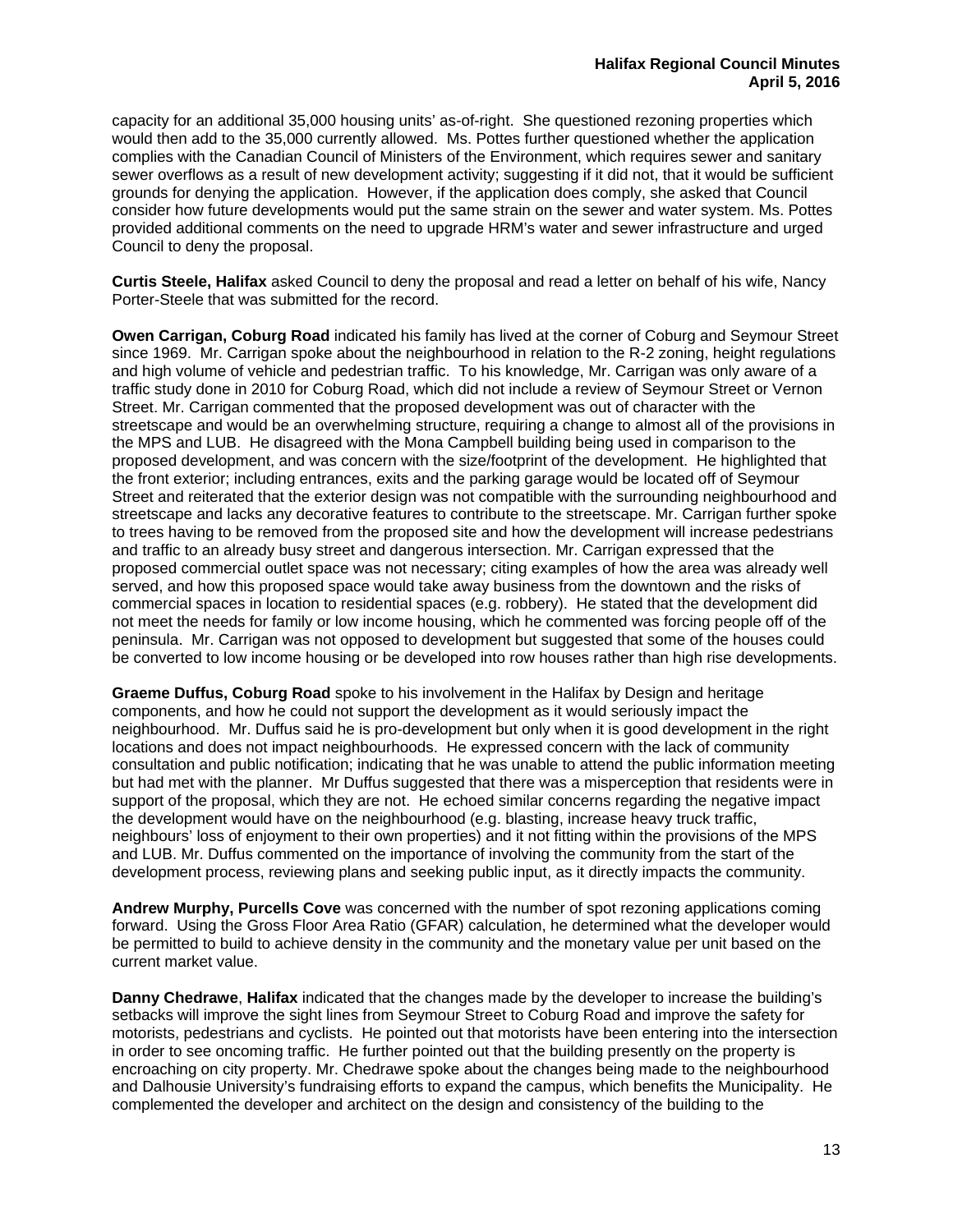neighbourhood. He made reference to the process to develop the Mona Campbell building and the improvements and initiatives made by Dalhousie University to improve student behaviour; commenting that residents should not be afraid to live amongst university students.

**Derek Mathers, Coburg Road** spoke against the proposal, reading from correspondence that was submitted for the record.

**Chris Annand, Wellington Street and representative of Park to Park Community Association** stated she was against the proposal, indicating that Council should not initiate or approve any amendment to the MPS until the Centre Plan is implemented. She was concerned that site specific amendments without justification could result in poor planning for the city.

**Pat Whitman, Wellington Street** echoed similar concerns on building site specific developments. She agreed with Ms. Annand's points on waiting for the Centre Plan to be approved and the difficulties of creating a cohesive plan with the approval of this development.

The Mayor called three times for anyone else wishing to speak; there being none, it was MOVED by Councillor McCluskey, seconded by Councillor Mason

## **THAT the public hearing close.**

## **MOTION PUT AND PASSED.**

In response to questions raised, Mr. Rad noted the following:

- $\bullet$  the proposed development has taken four (4) years; when they started this process the Centre Plan was not underway
- the design of the building had been revised at least twelve times based on community feedback
- public consultation held: Planning Advisory Committee hosted Public Information Meeting, presenting to the Districts 7 & 8 Planning Advisory Committee, and an additional community meeting was held (advertised and attended by residents) prior to the finalization of the proposal
- this development is an opportunity to replace the existing store and 18 housing units with a brand new high quality building for the community
- the proposed building is located closer to the street to provide interaction with pedestrians
- the proposal is located on two major bus routes; parking issues are not anticipated as many residents chose to live in the neighbourhood so they do not have to own a vehicle
- WSP Canada Inc. does not have any jurisdiction over the trees located on Municipal lands; no trees will be removed from the property
- the building was designed by a local architect
- serving schematics were done for the site; WSP Canada Inc. has engaged with Halifax Water to confirm there is enough sewer and water capacity
- slides 28 through to 31 of Mr. Rad's presentation outline the traffic analysis completed for the site

Ms. MacLellan confirmed that the Traffic Impact Statement did include Seymour Street, pointing out that an updated Traffic Impact Statement from October 2012 was included in the developer's submission.

MOVED by Councillor Mason, seconded by Deputy Mayor Whitman

## **THAT Halifax Regional Council adopt the amendments to the Halifax Municipal Planning Strategy and the Halifax Peninsula Land Use By-Law, as contained in Attachments A and B of the report dated February 8, 2016.**

Discussion was held with members of Council speaking for and against the motion and staff responding to questions.

**MOTION PUT AND PASSED.** (10 in favour, 6 against)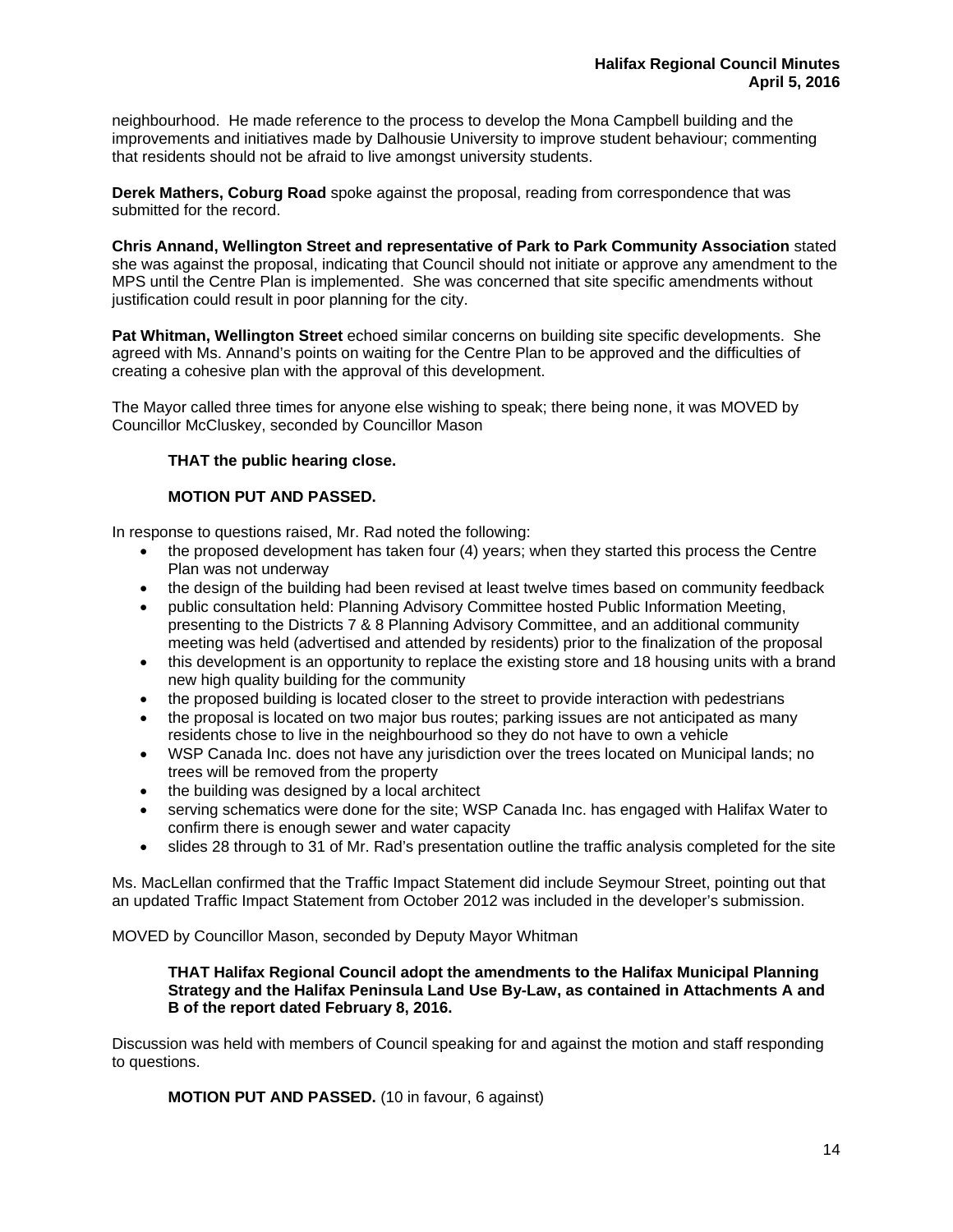In favour: Mayor Savage, Deputy Mayor Whitman, Councillors Hendsbee, Karsten, Mancini, Mosher, Walker, Adams, Johns and Craig

Against: Councillors Nicoll, McCluskey, Mason, Watts, Rankin and Outhit

Not present: Councillor Dalrymple

Council recessed at 8:01 p.m. and reconvened at 8:14 p.m.

#### **11.3 Case 18464 – Municipal Planning Strategy & Land Use By-Law Amendments and Development Agreement, Bright Place, Lady Hammond Road and Normandy Drive, Halifax (Joint Public Hearing with Halifax and West Community Council)**

The following was before Council:

- A recommendation report from Halifax and West Community Council dated February 22, 2016 with attached staff recommendation report dated February 2, 2016
- An extract of the draft minutes of Regional Council of March 8, 2016
- Correspondence from Rhonda Sinclair, Charles D. Ritcey, Terry F. Degen
- A copy of the staff presentation
- A copy of the applicant's presentation

Mr. Paul Sampson, Planner delivered a presentation to consider the proposed development agreement to permit a multiple-unit residential development at 3631 and 3639 Bright Place, 6100 Normandy Drive and Parcel X, a portion of the former Bright Place right-of-way fronting Lady Hammond Road, Halifax.

Mr. Sampson responded to questions regarding Sections 3.4.1 (c) and (d) of the development agreement (Detailed Provisions for Land Use). He further spoke to the shadow study completed and the placement of the building on the property so that the highest parts of the building would be located the furthest away from residential properties to minimize shadow impact. A wind impact study was not completed for this proposal; however, Mr. Sampson pointed out that any impact would probably be on the development site and would be the applicant's responsibility to address any concerns.

Mayor Savage declared the public hearing open and invited the applicant to come forward to address Council.

Mr. Jacob JeBailey, W.M. Fares Group introduced himself and colleague, Cesar Saleh and delivered his presentation. Mr. JeBailey spoke to the modifications made to the proposal as a result of the feedback received at the public information meeting, and responded to questions of calcification.

The Mayor read the rules of procedure respecting public hearings and called for anyone wishing to speak to come forward.

**Noris Eddy, resident of High Street** indicated that he and his wife do not find the proposal reasonable and that the height of the building is not compatible and would change the social nature of the neighborhood. He was not opposed to development in this area but did not want to see a building of this elevation, and suggested a three (3) to four (4) story building would be more reasonable. Mr. Eddy further disagreed with the shadow impact study; suggesting there would be negative impact to the neighborhood and he urged Council not to approve the development.

**Pat Gallego, Normandy Drive** expressed his and his wife's support for the proposal as it will be an improvement to the neighborhood. He added that he would have liked to have seen a maximum of five (5) stories but one (1) additional story is not a deal breaker.

**Terry F. Degen, representing the adjoining property owner, Chebucto Inn** displayed a photograph of an overhead view of the property in relation to the Chebucto Inn (Google Maps), which was submitted for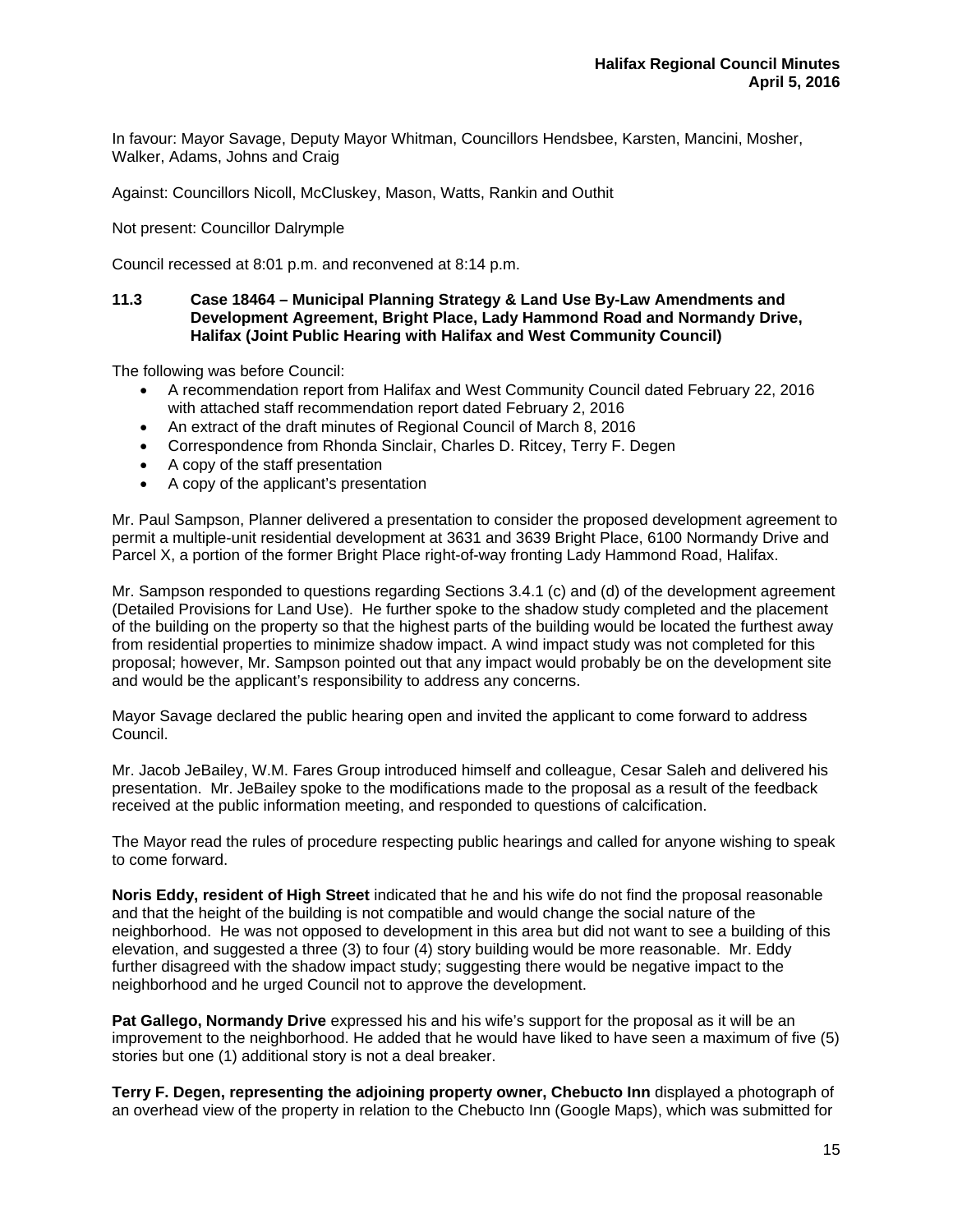the record. Mr. Degen pointed out that the developer has procured a portion of the public lands but the Municipality still has the adjoining piece of land next to the Chebucto Inn. He wanted to ensure that the Chebucto Inn would still have access to the rear of the proposed property over the public lands, and that this would not disappear through the development. Mr. Degen expressed concern with drainage and wanted to ensure there was some involvement between his client and the Municipality. He further asked if the sidewalk and the planned sodding on the Municipality's land at the rear of the proposed site could be reversed. Mr. Degen spoke to his client's support and wanting to be involved in the planning.

**Lloyd Hawes, resident of Isleville Street** spoke against the proposal as it did not fit within the historical part of the city and the neighborhood feel. He commented that the Hydrostone is a very important part of the city and did not want it to be devastated by this proposal. Mr. Hawes commented on the traffic study and the importance of water supply. He was concerned that there is wind shear and shadowing in the area, which does affect people both physically and mentally. He asked Council to defer this proposal for further study and reconsider developing something that would better blend within the neighborhood.

The Mayor called three times for anyone else wishing to speak; there being none, Mayor Savage invited the applicant to come forward and provide clarification to points raised, prior to closing the public hearing.

Mr. Saleh thanked Council and staff for their consideration. Mr. Saleh indicated that he would work with planning staff to try and accommodate Mr. Degen's request to relocate the sidewalk and sodding.

MOVED by Councillor Rankin, seconded by Councillor Karsten

## **THAT the public hearing close.**

## **MOTION PUT AND PASSED.**

MOVED by Councillor Watts, seconded by Councillor Mancini

## **THAT Halifax Regional Council adopt the amendments to the Halifax Municipal Planning Strategy and the Halifax Peninsula Land Use By-Law, as contained in Attachments A and B of the report dated February 2, 2016**

Council entered into a discussion with staff providing additional clarification around the shadow analysis, Attachment G of the February 2, 2016 staff report. In regard to Mr. Degen's request on access to the rear of the property from the public walkway and switching the sidewalk and sodding, staff advised that this falls under the construction agreement in the purchase and sale agreement. He indicated that staff would review and engage with the developer and Mr. Degen and report back to Council in an information report. Councillor Hendsbee suggested consideration be given to extending the sidewalk so it connected with Normandy Drive.

## **MOTION PUT AND PASSED UNANIMOUSLY.**

Not present: Councillor Dalrymple

MOVED by Deputy Mayor Whitman, seconded by Councillor Walker

## **THAT Halifax Regional Council convene to In Camera (In Private).**

## **MOTION PUT AND PASSED.**

Council moved into an In Camera (In Private) session at 9:12 p.m. and reconvened at 10:18 p.m. without Councillor Mosher in attendance.

## **16. IN CAMERA (IN PRIVATE)**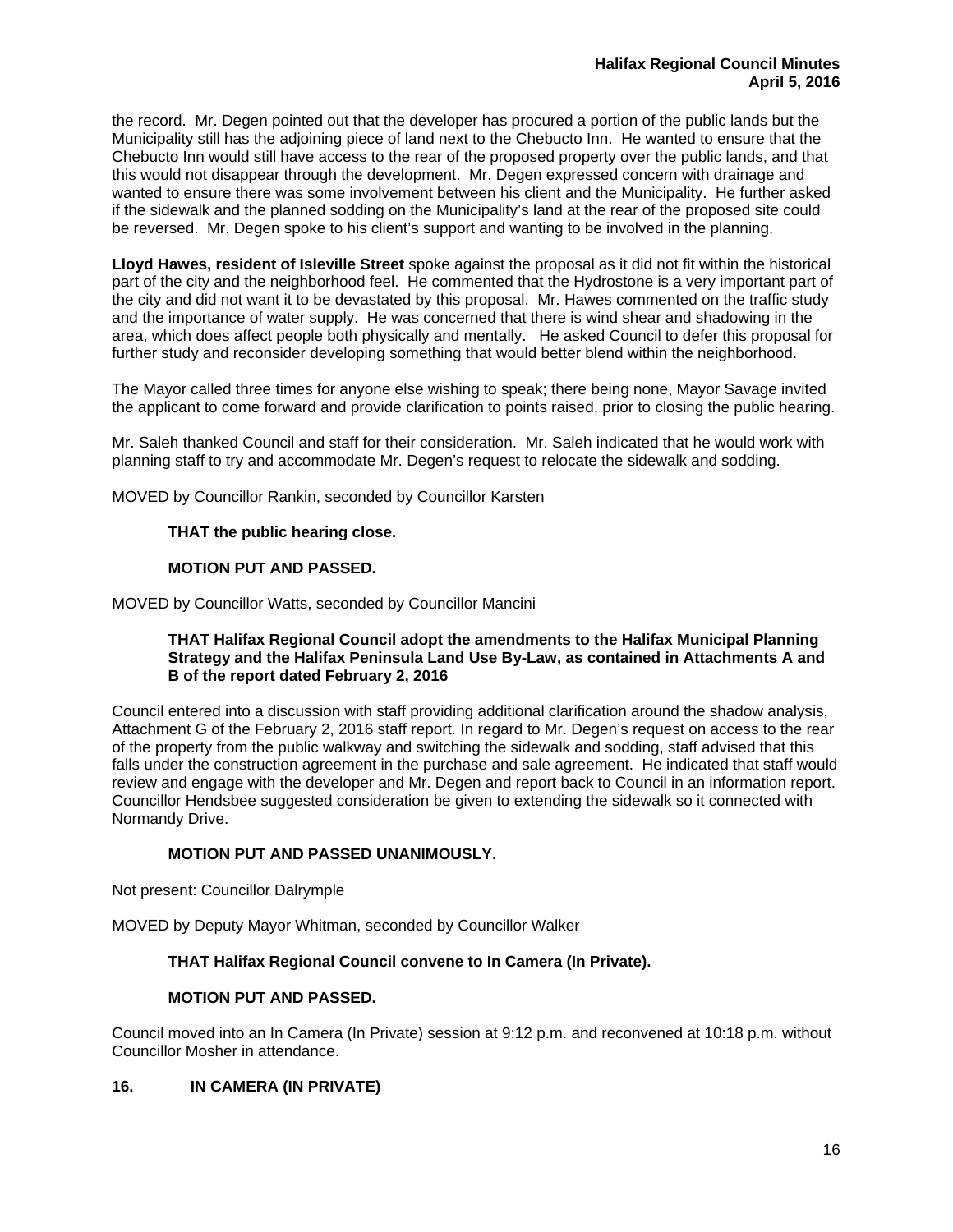## **16.1 In Camera (In Private) Minutes – February 23 and March 4, 2016**

This matter was dealt with In Camera. The following motion was ratified in public session:

MOVED by Councillor Watts, seconded by Councillor Mason

**THAT the In Camera (In Private) minutes of February 23 and March 4, 2016 be approved as circulated.** 

## **MOTION PUT AND PASSED.**

**16.2 Property Matter** 

#### **16.2.1 Agreement of Purchase and Sale, Bloomfield Property – Private and Confidential Information Item brought forward – March 22, 2016**

This matter was dealt with In Camera. The following motion was ratified in public session:

MOVED by Councillor Watts, seconded by Councillor Nicoll

**THAT Halifax Regional Council confirm the motion made In Camera (In Private) dated April 5, 2016, to direct staff to hold discussions with Housing Nova Scotia concerning the current Agreement of Purchase and Sale and development of the Bloomfield property and report back to Council by May 24, 2016.** 

## **MOTION PUT AND PASSED UNANIMOUSLY.**

Not present: Councillors Dalrymple, Mosher and Rankin

## **16.3 Personnel Matter**

## **16.3.1 Citizen Appointment to Board of Police Commissioners – Private and Confidential Report**

This matter was dealt with In Camera. The following motion was ratified in public session:

MOVED by Councillor Walker, seconded by Councillor Karsten

## **THAT Halifax Regional Council:**

- **1. Approve the appointment to the Board of Police Commissioners as set out in the Discussion Section of the March 22, 2016 private and confidential staff report from the Executive Standing Committee.**
- **2. Release the name of the citizen following Council's ratification and notification of the successful candidate.**

## **MOTION PUT AND PASSED UNANIMOUSLY.**

Not present: Councillors Dalrymple, Mosher and Rankin

## **16.3.2 Councillor Appointment – Board of Federation of Canadian Municipalities (FCM) – Private and Confidential Report**

This matter was dealt with In Camera. The following motion was ratified in public session:

MOVED by Councillor Karsten, seconded by Deputy Mayor Whitman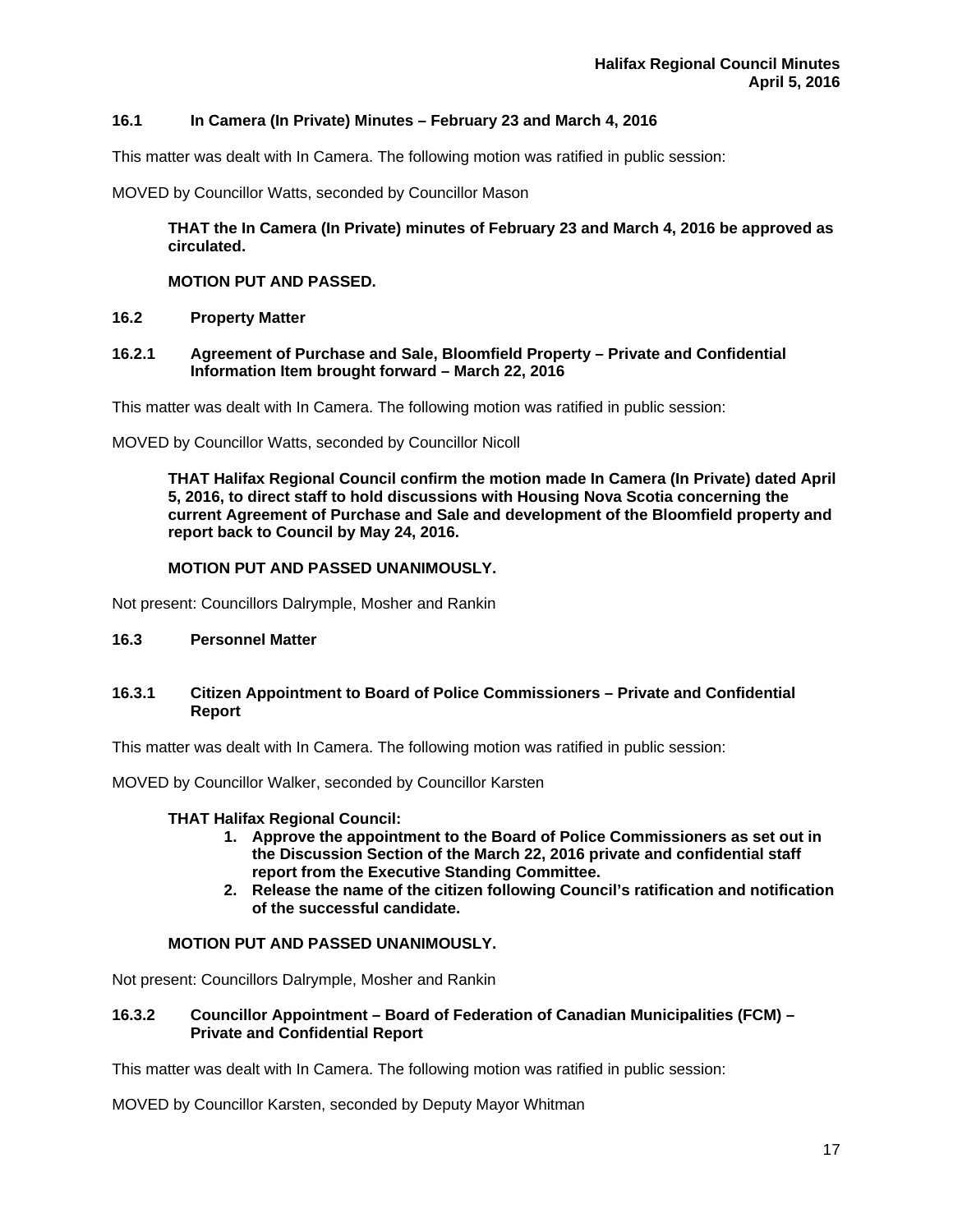## **THAT Halifax Regional Council:**

- **1. Approve the appointment of Councillor Walker as outlined in the private and confidential report dated March 22, 2016 as Halifax Regional Council's representative to the Federation of Canadian Municipalities (FCM) Board of Directors for a term from June 2016 to June 2018.**
- **2. Adopt the resolution required by FCM in regard to the appointment as provided in Attachment 1 of the private and confidential staff report dated March 22, 2016.**

## **MOTION PUT AND PASSED UNANIMOUSLY.**

Not present: Councillors Dalrymple, Mosher and Rankin

## **16.3.3 Councillor Endorsement Table Officer – Federation of Canadian Municipalities – Private and Confidential Report**

This matter was dealt with In Camera. The following motion was ratified in public session:

MOVED by Councillor Walker, seconded by Councillor McCluskey

## **THAT Halifax Regional Council:**

- **1. Support Councillor Karsten as a candidate for Third Vice-President of the Federation of Canadian Municipalities (FCM) for a one year term to June 2017, with the understanding that this may be a four year commitment to allow a table officer progression through FCM rank.**
- **2. Adopt the resolution required by FCM in regard to the appointment as provided in Attachment 1 of this report.**

## **MOTION PUT AND PASSED UNANIMOSULY.**

Not present: Councillors Dalrymple, Mosher and Rankin

## **16.4 Legal Advice**

## **16.4.1 Proposed Amendments to the Halifax Regional Water Commission Act** *– Private and Confidential Report*

This matter was dealt with In Camera and was deferred to the In Camera session of April 12, 2016 due to time constraints.

## **17. ADDED ITEMS – NONE**

## **18. NOTICES OF MOTION**

## **18.1 Notice of Motion of Rescission – Deputy Mayor Whitman**

"TAKE NOTICE that, at the next meeting of Halifax Regional Council to be held on April 12, 2016, I propose to move a motion to rescind the December 1, 2015 resolution to approve that Regional Council:

Appoint the proponent, as outlined in the private and confidential staff report dated November 16, 2015, as Returning Officer for the 2016 Municipal and School Board Elections in the Halifax Regional Municipality effective January 2, 2016."